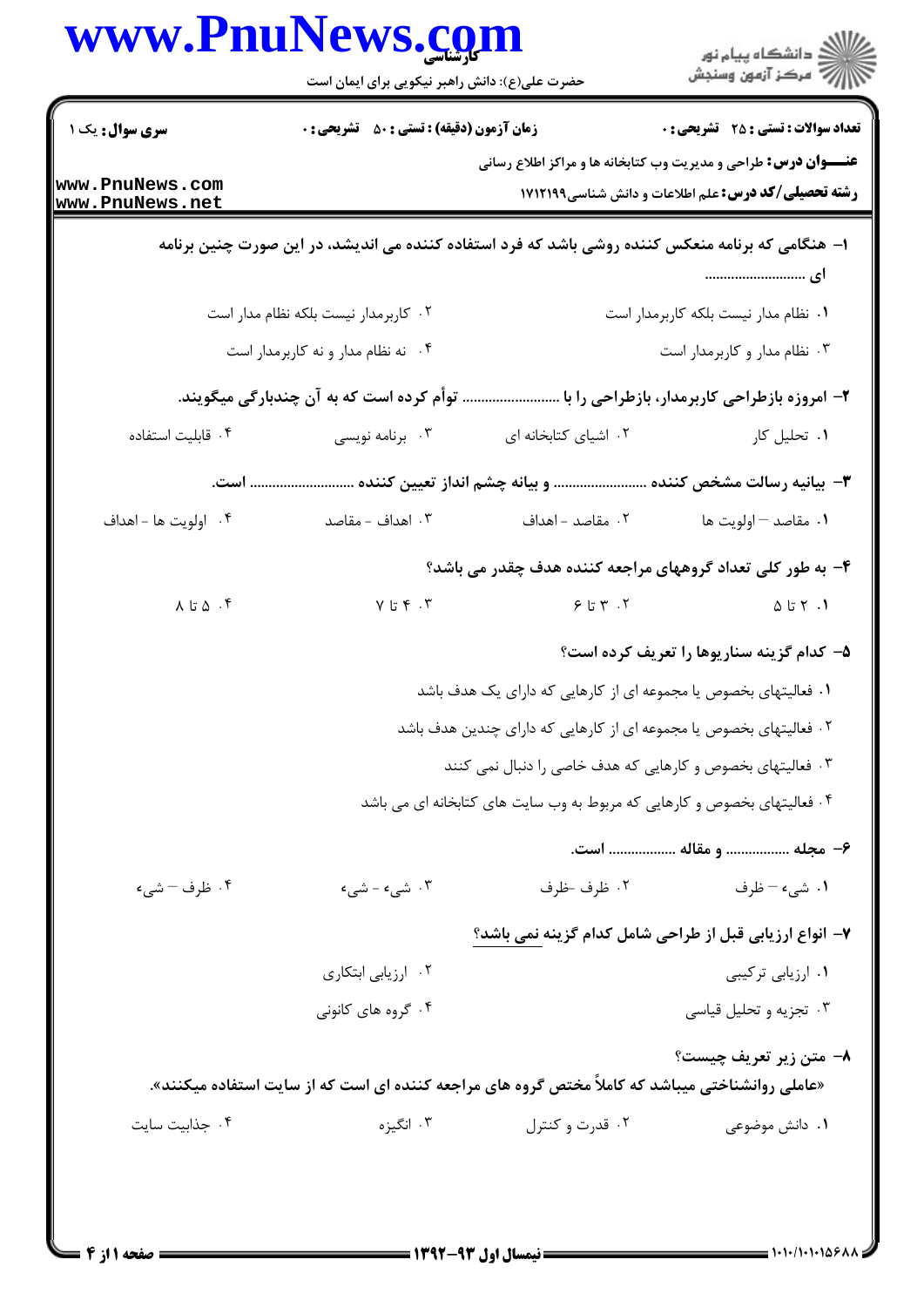|                                    | www.PnuNews.com<br>حضرت علی(ع): دانش راهبر نیکویی برای ایمان است                                           |                                                             | ڪ دانشڪاه پيام نور<br>/> مرڪز آزمون وسنڊش                                |  |  |
|------------------------------------|------------------------------------------------------------------------------------------------------------|-------------------------------------------------------------|--------------------------------------------------------------------------|--|--|
| <b>سری سوال : ۱ یک</b>             | <b>زمان آزمون (دقیقه) : تستی : 50 ٪ تشریحی : 0</b>                                                         |                                                             | <b>تعداد سوالات : تستی : 25 - تشریحی : 0</b>                             |  |  |
|                                    |                                                                                                            |                                                             | <b>عنـــوان درس:</b> طراحی و مدیریت وب کتابخانه ها و مراکز اطلاع رسانی   |  |  |
| www.PnuNews.com<br>www.PnuNews.net |                                                                                                            |                                                             | <b>رشته تحصیلی/کد درس:</b> علم اطلاعات و دانش شناسی1۷۱۲۱۹۹               |  |  |
|                                    |                                                                                                            |                                                             | ۹- وب سایتی کارا است که                                                  |  |  |
|                                    | ۰۱ به گروه خاصی از کاربران امکان یافتن سریع و موثر اطلاعات مورد نیازشان را فراهم نماید.                    |                                                             |                                                                          |  |  |
|                                    | ۲ . به تمام گروه های کاربران امکان یافتن سریع و موثر اطلاعات مورد نیازشان را فراهم نماید.                  |                                                             |                                                                          |  |  |
|                                    | ۰۳ نیازهای اطلاعاتی مراجعه کنندگان را در کمترین زمان ممکن برطرف نماید.                                     |                                                             |                                                                          |  |  |
|                                    |                                                                                                            |                                                             | ۰۴ قابلیت استفاده خوبی داشته باشد و کاربرپسند باشد.                      |  |  |
| داشته باشد، میتواند ابزاری         | بوده و ریشه در                                                                                             | قدر تمند بمنظور خلق بهتر وبسایتهای کتابخانه ای به شمار رود. | ۱۰- شناخت کاربران، چنانچه متناسب با رویکردی                              |  |  |
|                                    | ٢. نظام مند – تحقيقات عميق                                                                                 |                                                             | ٠١ خلاقانه - تحقيقات عميق                                                |  |  |
|                                    | ۰۴ خلاقانه – سودمندی                                                                                       |                                                             | ۰۳ نظام مند - سودمندی                                                    |  |  |
|                                    |                                                                                                            |                                                             | <b>۱۱- ارائه خدماتی نظیر کتابهای گویا به معلولان بینایی دال بر چیست؟</b> |  |  |
|                                    | ۰۲ کاربرپسندی                                                                                              |                                                             | ۰۱ کسب رضایتمندی                                                         |  |  |
|                                    | ۰۴ قابلیت استفاده                                                                                          |                                                             | ۰۳ احترام به مراجعه کنندگان                                              |  |  |
|                                    |                                                                                                            |                                                             | ۱۲– مهم ترین مزیت قابلیت استفاده برای کتابخانه چیست؟                     |  |  |
|                                    | ٠٢ رضايتمندي مراجعه كنندگان                                                                                |                                                             | ۰۱ افزایش بهره وری                                                       |  |  |
|                                    | ۰۴ افزایش مراجعه به کتابخانه                                                                               |                                                             | ۰۳ تحقق بیانیه رسالت و چشم انداز                                         |  |  |
|                                    |                                                                                                            |                                                             | ۱۳– کدامیک از افراد زیر در موضوع قابلیت استفاده شهرت دارد؟               |  |  |
| ۰۴ فريدمن                          | $\cdot$ تلوال                                                                                              | ۰۲ ژاکوبسن                                                  | ۰۱ نیلسن                                                                 |  |  |
|                                    |                                                                                                            |                                                             | ۱۴– قسمت اعظم کار بازطراحی در  نهفته است نه در                           |  |  |
|                                    | ۰۲ اجرا – برنامه ريزي                                                                                      |                                                             | ٠١ برنامه ريزي - اجرا                                                    |  |  |
|                                    | ۰۴ ارزیابی – تعیین اهداف                                                                                   |                                                             | ۰۳ تعیین اهداف - ارزیابی                                                 |  |  |
|                                    | ۱۵– بیانیه ای کوتاه و به یاد ماندنی است که مشخص کننده دلایل وجود یک سازمان بوده و بیان کننده مقصود و اهداف |                                                             | بلندمدت آن باشد.                                                         |  |  |
| ۰۴ بیانیه آرمانی                   | ۰۳ بیانیه فلسفه                                                                                            | ٠٢ بيانيه رسالت                                             | ۰۱ بیانیه چشم انداز                                                      |  |  |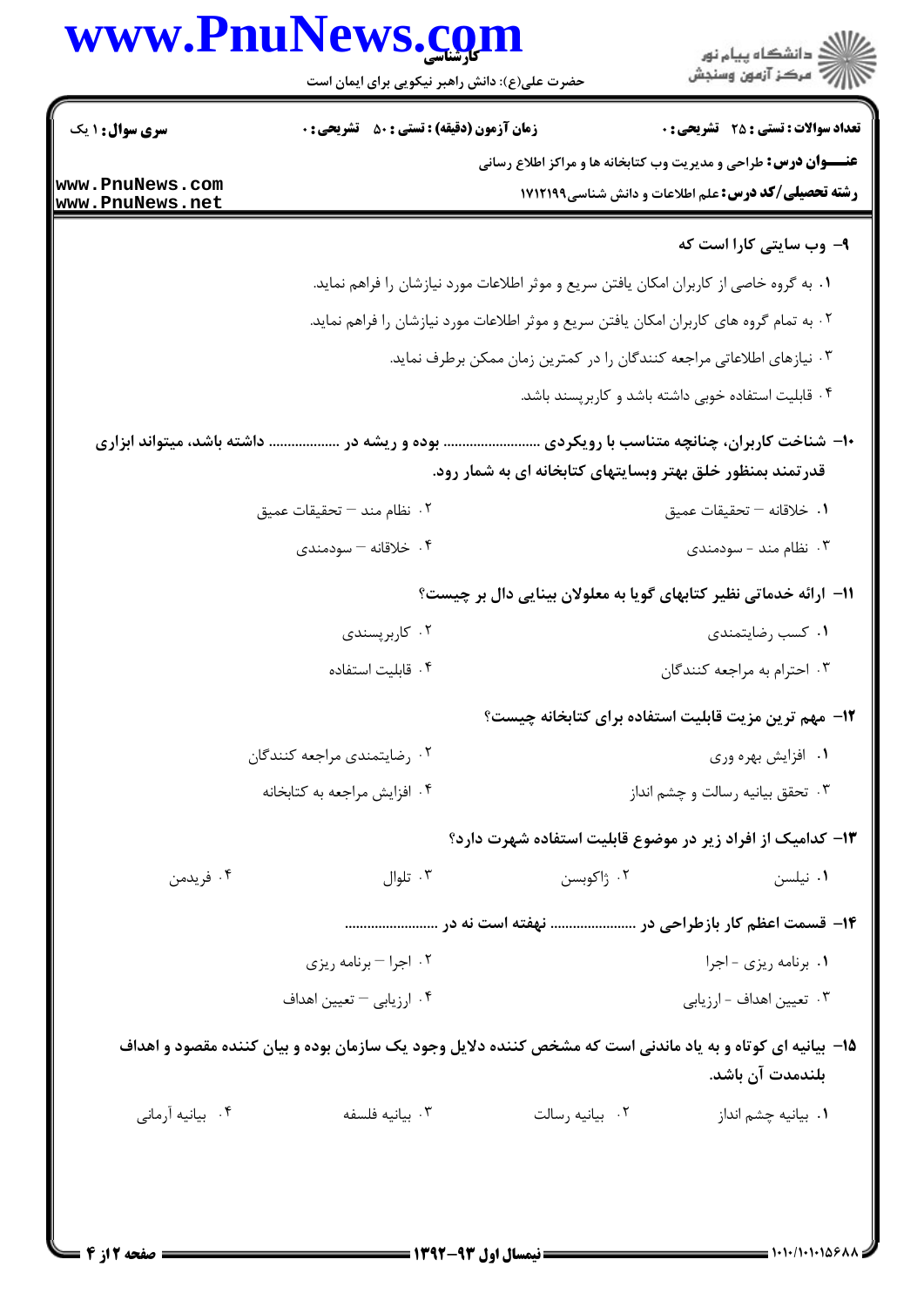|                                    | www.PnuNews.com<br>حضرت علی(ع): دانش راهبر نیکویی برای ایمان است                                                         |                                                                         | ڪ دانشڪاه پيام نور<br>ر∕⊂ مرڪز آزمون وسنڊش                                                                                           |
|------------------------------------|--------------------------------------------------------------------------------------------------------------------------|-------------------------------------------------------------------------|--------------------------------------------------------------------------------------------------------------------------------------|
| <b>سری سوال : ۱ یک</b>             | زمان آزمون (دقیقه) : تستی : ۵۰٪ تشریحی : ۰                                                                               |                                                                         | <b>تعداد سوالات : تستی : 25 ۔ تشریحی : 0</b>                                                                                         |
| www.PnuNews.com<br>www.PnuNews.net |                                                                                                                          |                                                                         | <b>عنـــوان درس:</b> طراحی و مدیریت وب کتابخانه ها و مراکز اطلاع رسانی<br><b>رشته تحصیلی/کد درس:</b> علم اطلاعات و دانش شناسی1۷۱۲۱۹۹ |
|                                    |                                                                                                                          |                                                                         | ۱۶– سومین مرحله از مراحل تعیین اینکه مراجعه کنندگان چه کسانی هستند کدام است؟                                                         |
|                                    | ۰۲ تعیین کلیدواژه های مربوط به هر گروه مراجعه کننده                                                                      |                                                                         | ۰۱ محدودسازی تمرکز                                                                                                                   |
|                                    | ۰۴ ایجاد پرونده های مراجعه کنندگان                                                                                       |                                                                         | ۰۳ تعریف مراجعه کنندگان                                                                                                              |
|                                    |                                                                                                                          |                                                                         | ۱۷- نقش های چندگانه به طور ویژه در کدامیک از انواع کتابخانه ها رخ میدهد؟                                                             |
|                                    | ۰۲ آموزشگاهی – عمومی                                                                                                     |                                                                         | <b>۱.</b> تخصصی - دانشگاهی                                                                                                           |
|                                    | ۰۴ عمومی – تخصصی                                                                                                         |                                                                         | ۰۳ عمومی - دانشگاهی                                                                                                                  |
|                                    |                                                                                                                          |                                                                         | ۱۸− آخرین بخش از مرحله تجزیه و تحلیل سایت چیست؟                                                                                      |
| ۰۴ اشیای کتابخانه ای               | ۰۳ مراجعه کنندگان                                                                                                        | ۰۲ ارزیابی                                                              | ۰۱ کارها                                                                                                                             |
|                                    | ۱۹- بهترین روش برای آگاهی از اینکه مراجعه کنندگان چگونه کارهای خود را انجام میدهند کدام است؟                             |                                                                         |                                                                                                                                      |
| ۰۴ مراجعه به آمار                  | ۰۳ پرسشنامه                                                                                                              | ۰۲ مصاحبه                                                               | ۰۱ مشاهده                                                                                                                            |
|                                    | <b>۲۰</b> - کدامیک از گزینه های زیر جزو اصلاحات و تعمیرات ساده برای یک سایت به شمار نمی رود؟                             |                                                                         |                                                                                                                                      |
| ۰۴ مستندسازی کمک                   | ۰۳ تغییرات محتوایی                                                                                                       | ۰۲ تغییرات زبانی                                                        | ٠١ تغييرات گرافيكي                                                                                                                   |
|                                    | <b>۲۱</b> – یک اصل اساسی است که این امکان را فراهم مینماید تا همه انواع چیزهای انتزاعی نظیر تفکر را به طور ساده تر انجام |                                                                         | دهيم.                                                                                                                                |
| ۰۴ اصل تمرکز                       | ۰۳ اصل وحدت                                                                                                              | ۰۲ اصل شهوديت                                                           | ۰۱ اصل کاربرپسندی                                                                                                                    |
|                                    | ۲۲– دومین مرحله از مراحل بازطراحی کدام است؟                                                                              |                                                                         |                                                                                                                                      |
|                                    | ٠٢ تثبيت اهداف                                                                                                           |                                                                         | ۰۱ طراحی صفحه خانگی                                                                                                                  |
|                                    | ۰۴ طراحی نقشه سایت                                                                                                       |                                                                         | ۰۳ انجام وارسی                                                                                                                       |
|                                    |                                                                                                                          |                                                                         |                                                                                                                                      |
|                                    | ٠١. بدانيم كدام قسمت هاى سايت نياز به بازطراحى دارند.                                                                    |                                                                         |                                                                                                                                      |
|                                    | ٠٢ بدانيم ميزان استفاده از سايت چقدر بوده است.                                                                           |                                                                         |                                                                                                                                      |
|                                    |                                                                                                                          | ۰۳ بدانیم طراحی تا چه حد منعکس کننده افکار طراحان و کتابداران می باشند. |                                                                                                                                      |
|                                    | ۰۴ بدانیم طراحی تا چه حد منعکس کننده رفتار کاربران هدف می باشند.                                                         |                                                                         |                                                                                                                                      |